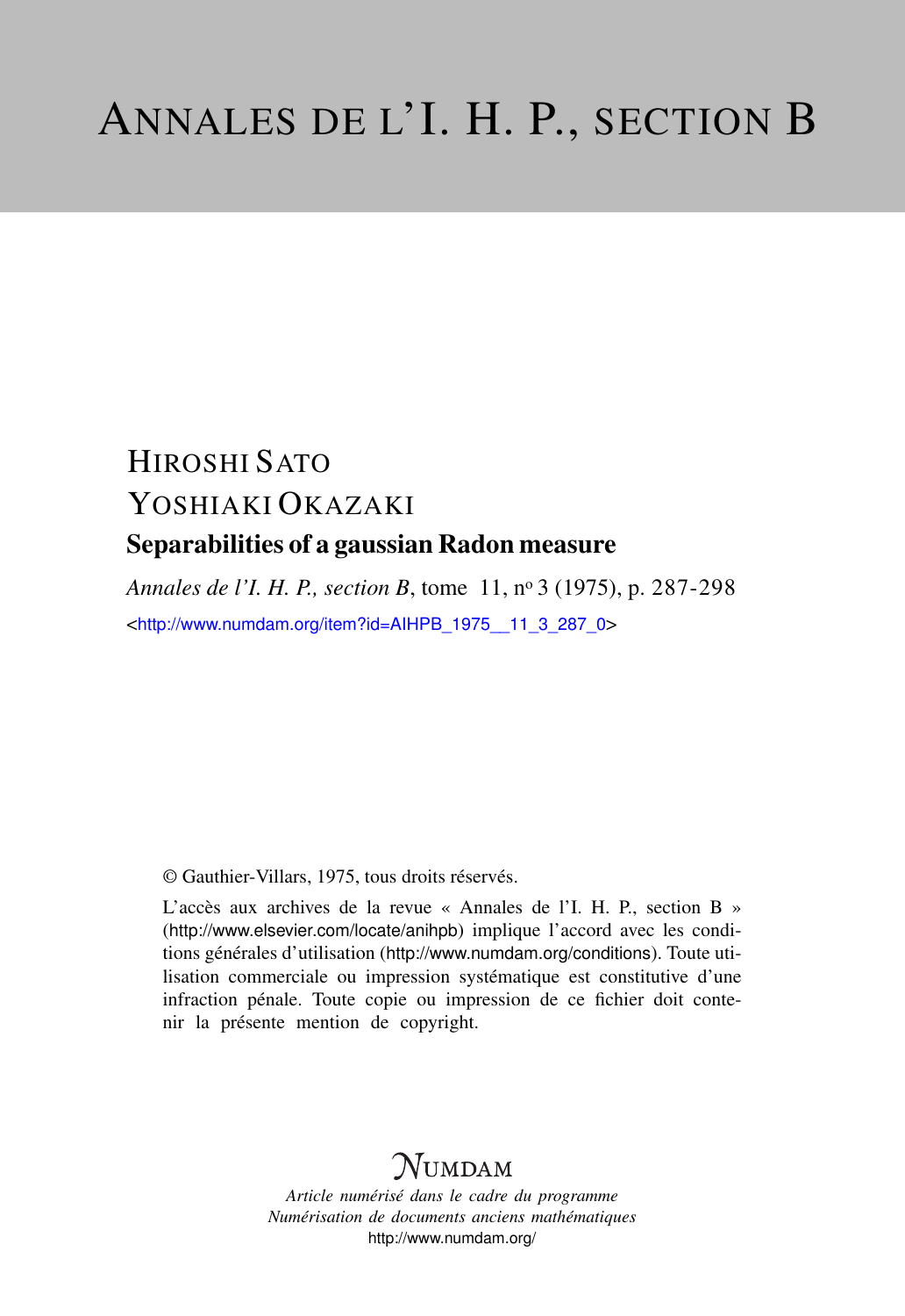### **Separabilities** of a Gaussian Radon measure

by

Hiroshi SATO (\*) and Yoshiaki OKAZAKI (\*\*)

SUMMARY. — Let  $(X, Y)$  be a dual system of real linear spaces,  $C(X, Y)$  the cylindrical  $\sigma$ -algebra of X, and W(X, Y) the weak Borel field of X.

The main purposes of this paper are to prove the separability of  $L^2(\mu)$ for a Gaussian measure on  $(X, C(X, Y))$  under some assumptions and to prove for a Gaussian Radon measure on  $(X, W(X, Y))$  the separability of  $L^2(\mu)$  and the  $\tau(X, Y)$ -separability of the support, where  $\tau(X, Y)$  is the Mackey topology.

#### 1. INTRODUCTION AND NOTATIONS

Let  $(X, Y)$  be a *pair* of real linear spaces X and Y with a bilinear form  $\langle x, \xi \rangle$  on  $X \times Y$ , and let C(X, Y) be the minimal  $\sigma$ -algebra of subsets of X that makes all functions  $\{ \langle \cdot, \xi \rangle : \xi \in Y \}$  measurable. Furthermore, if the bilinear form satisfies the separation axioms ;

> $= 0$  for all  $\xi \in Y$  implies  $x_0 = 0$ ,  $x, \xi_0 > 0$  for all  $x \in X$  implies  $\xi_0 = 0$ ,

we call  $(X, Y)$  a *dual system*. In this case, we denote the weak topology on X by  $\sigma(X, Y)$  and the Mackey topology by  $\tau(X, Y)$ .

We say that a dual system  $(X, Y)$  is *topological* if X is a topological linear space such that all functions in Y are continuous, in other words, the

Annales de l'Institut Henri Poincaré - Section B - Vol. XI, n° 3 - 1975.

<sup>(\*)</sup> Laboratoire de Calcul des Probabilites, I'Université de Paris VI and Department of Mathematics, Kyushu University.

<sup>(\*\*)</sup> Department of Mathematics, Kyushu University.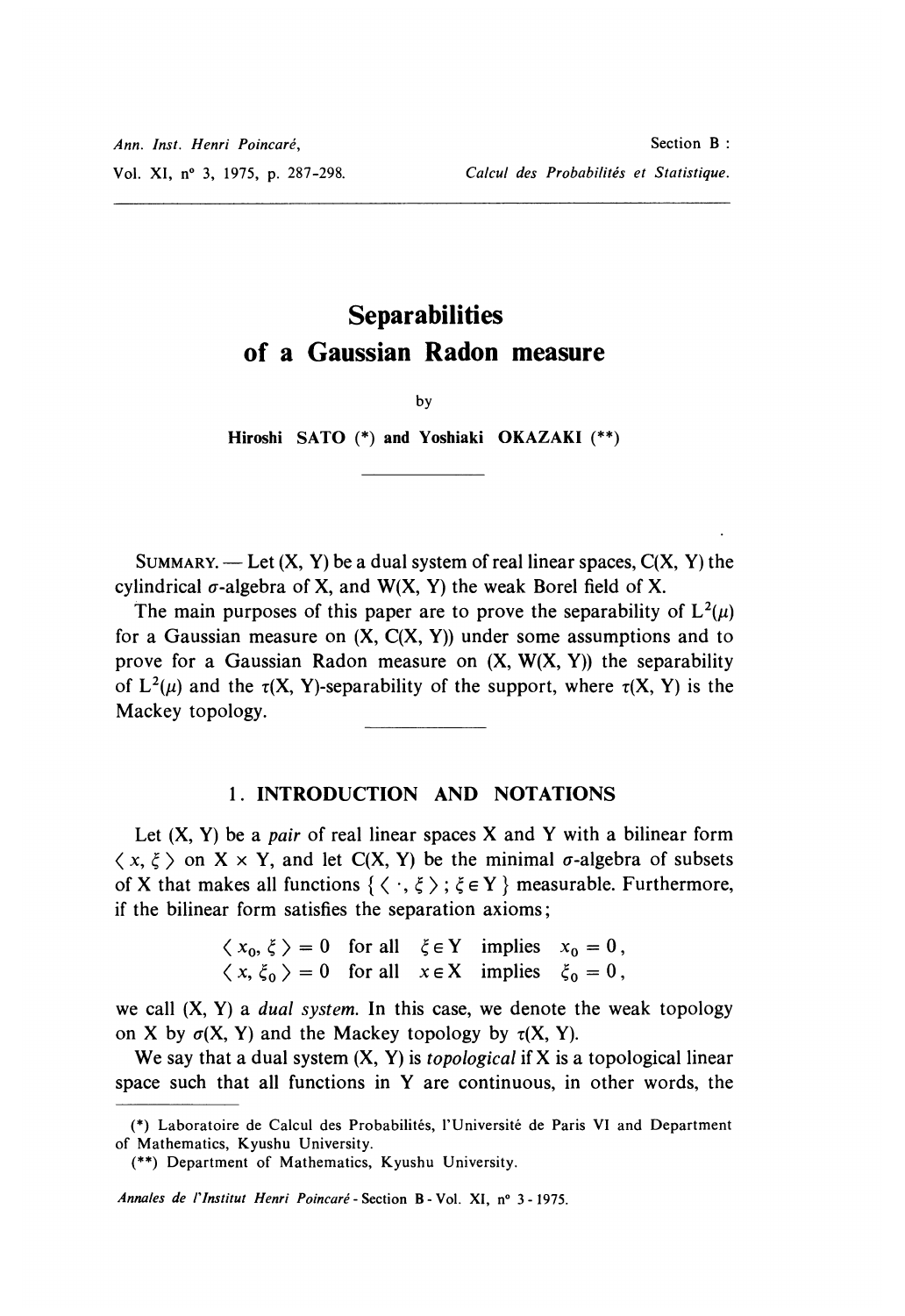topology of X is finer than  $\sigma(X, Y)$ , and we denote the Borel field of X by B(X, Y). Any dual system is a topological dual system if X is equipped with  $\sigma(X, Y)$  and we denote by W(X, Y) the Borel field of X for  $\sigma(X, Y)$ . Evidently,  $W(X, Y)$ , a fortiori,  $C(X, Y)$  is included in  $B(X, Y)$  for any topological dual system.<br>Let U be a topological space and B(U) be the Borel field of U. Then

we say that a measure  $\mu$  on (U, B(U)) is Radon if  $\mu$  is a finite measure such that

$$
\mu(A) = \sup \{ \mu(K) \, ; \, K \subset A, \text{ compact} \}
$$

for every  $A$  in  $B(U)$ .

For a topological linear space  $X$  we denote the algebraic dual space of X by  $X^a$  and the topological dual space by  $X'$ .

Let  $(X, Y)$  be a pair of real linear spaces with a bilinear form  $\langle x, \xi \rangle$ . Then a Gaussian measure on  $(X, C(X, Y))$  is a probability measure such that for every  $\xi \in Y$ ,  $\langle \cdot, \xi \rangle$  obeys a Gaussian law with mean  $m(\xi)$  and variance  $v(\xi)$ . We call  $m(\xi)$  the mean functional and  $v(\xi)$  the variance functional of  $\mu$ . In particular, if  $m(\xi) \equiv 0$ , we say the Gaussian measure is centered.

Let  $(X, Y)$  be a topological dual system. Then a Gaussian Radon measure on  $(X, B(X, Y))$  is a Radon measure such that the restriction to  $C(X, Y)$ is Gaussian.

In Section 2 of this paper we prove the separability of  $L^2(\mu)$  for a Gaussian measure  $\mu$  on  $(X, C(X, Y))$  under the assumption of the existence of an *admissible metric* on Y where  $(X, Y)$  is a pair of linear spaces. In particular, we show that if X is a metrizable locally convex space and Y is a linear subspace of X', then  $L^2(\mu)$  is separable.

Let  $(X, Y)$  be a topological dual system. In Section 3, we remark the equivalent-singular dichotomy of two Gaussian Radon measures on  $(X, B(X, Y))$ ; in Section 4, we prove the separability of  $L^2(\mu)$  for a Gaussian Radon measure on  $(X, B(X, Y))$ .

Let  $(X, Y)$  be a dual system. In Section 5, we prove the  $\tau(X, Y)$ -separability of the support of a centered Gaussian Radon measure on  $(X, W(X, Y))$ . Furthermore, we prove the  $\tau(X, Y)$ -separability of the support of a noncentered Gaussian Radon measure on  $(X, W(X, Y))$  under the following assumption :

(C. I) There exists an increasing sequence of  $\sigma(X, Y)$ -compact absolutely convex subsets  $\{F_n\}$  of X such that  $\lim_{n \to \infty} \mu(F_n) = 1$ .

This is the case where X is  $\tau(X, Y)$ -quasi-complete, in particular, X is a Fréchet space and  $Y = X'$ , or Y is a Fréchet space and  $X = Y'$ .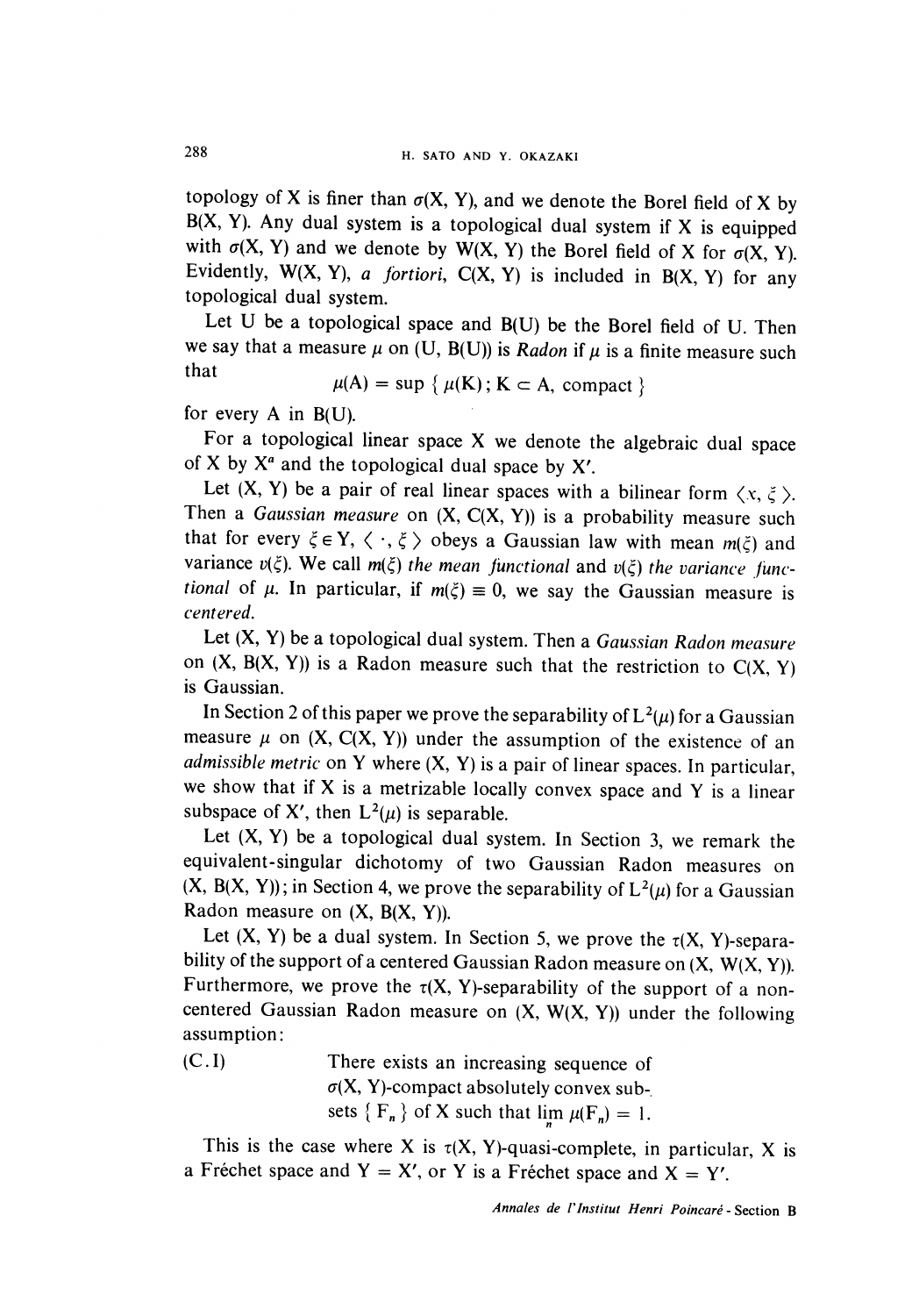For a Gaussian measure on  $(X, C(X, X'))$ , where X is a separable or reflexive Banach space, the separability of the Hilbert space  $H_{\mu}$  generated by the random variables  $\langle \cdot, \xi \rangle$ ,  $\xi \in X'$ , is stated in H. Sato [7]. J. Kuelbs [4] has also stated the separability of  $H<sub>u</sub>$  for a centered Gaussian Radon measure on  $(X, B(X, X'))$  where X is a complete locally convex Hausdorff space. But they have the same error since every pre-Hilbert space has not a complete orthonormal system (A. Badrikian and S. Chevet [1]). In this paper, we have corrected it and obtained more general results.

#### 2. SEPARABILITY OF  $L^2(\mu)$

Let  $(X, Y)$  be a pair of real linear spaces and let  $\mu$  be a Gaussian measure on  $(X, C(X, Y))$  with the mean functional  $m(\xi)$  and the variance functional  $v(\xi)$ . We say a metric  $\rho$  on Y is *admissible* if it defines a locally convex topology on Y such that

$$
\mu^*((Y,\,\rho)'\cap X)=1
$$

where  $(Y, \rho)'$  is the topological dual space of Y with  $\rho$ -topology  $(Y, \rho)' \cap X = \{x \in X; \langle x, \cdot \rangle \text{ is continuous in } (Y, \rho) \}$  and  $\mu^*$  is the outer measure, that is, for every  $A \subset X$ ,

$$
\mu^*(A) = \inf \{ \mu(E) : E \in C(X, Y) \text{ and } E \supset A \}.
$$

In this case, for every sequence  $\{\xi_n\}$  convergent to  $\xi$  in  $(Y, \rho)$ , the random sequence  $\{ \langle x, \xi_n \rangle \}$  converges to  $\langle x, \xi \rangle$  almost surely on the probability space  $(X, C(X, Y), \mu)$ . In fact, the set

$$
A = \bigcap_{n=1}^{\infty} \bigcup_{N=1}^{\infty} \bigcap_{k=N}^{\infty} \left\{ x \in X ; |\xi_k(x) - \xi(x)| \leq \frac{1}{n} \right\}
$$

belongs to C(X, Y) and contains the set  $(Y, \rho)' \cap X$ , hence we have  $\mu(A) = 1$ , that is,  $\langle x, \xi_n \rangle \rightarrow \langle x, \xi \rangle$  almost surely as  $n \rightarrow \infty$ . If a metric  $\rho$  on Y is admissible, there is a subset  $E \subset X$  of outer measure one such that the topology  $\rho$  is finer than the pointwise convergence topology on E, that is,  $\rho$  is finer than the topology  $\sigma(Y, E)$ . Conversely, if a metrizable locally convex topology  $\rho$  on Y is finer than the one of pointwise convergence on a suitable subset E of outer measure one,  $\rho$  is admissible. In particular every metric on Y which defines a locally convex topology finer than the weak topology  $\sigma(Y, X)$  is admissible.

LEMMA2-1. — If  $\rho$  is an admissible metric on Y, then  $m(\xi)$  and  $v(\xi)$  are  $\rho$ -continuous.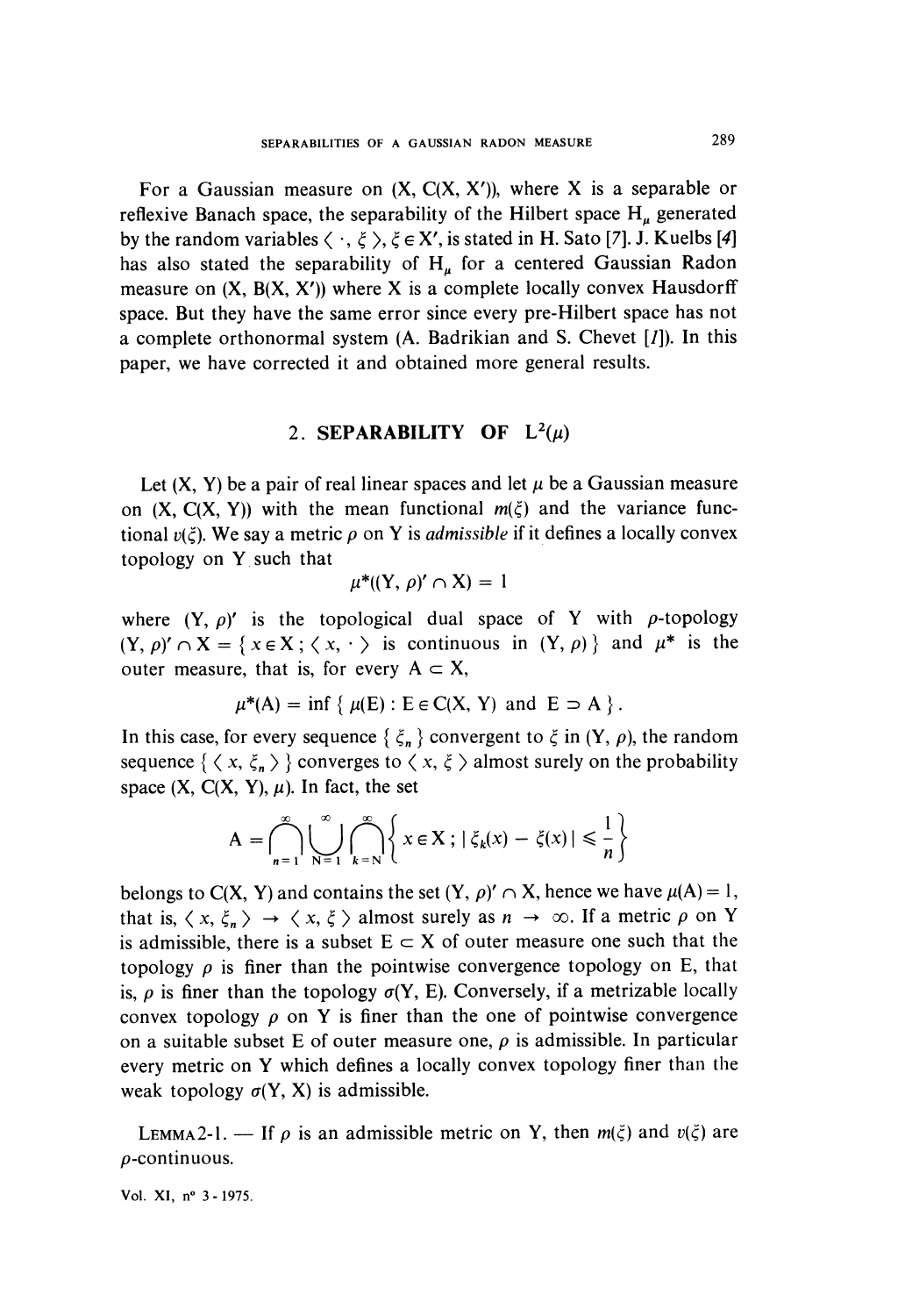**Proof:**  $\rightarrow$  Since  $\rho$  is a metric, it is sufficient to show sequential continuity. Let  $\{\xi_n\}$  be a sequence  $\rho$ -convergent to 0. Then the Gaussian random sequence  $\{\langle \cdot, \xi_n \rangle\}$  converges to 0 almost surely and it is well-known that  $m(\xi_n)$  and  $v(\xi_n)$  also converge to 0.

This proves the lemma.

Define a linear transformation R<sub>u</sub> of Y into  $L^2(\mu) = L^2(X, C(X, Y), \mu)$  by

$$
\mathsf{R}_{\mu} : \xi \in \mathrm{Y} \rightarrow \langle \cdot, \xi \rangle \in \mathrm{L}^{2}(\mu),
$$

and H<sub> $\mu$ </sub> the closure of R<sub>u</sub>Y in L<sup>2</sup>( $\mu$ ). Since we have

 $||R_u\xi||_{L^2(u)}^2 = m(\xi)^2 + v(\xi), \quad \xi \in Y.$ 

it is easy to show the following lemma.

LEMMA 2-2. -- If  $\rho$  is an admissible metric on Y, then  $R_{\mu}$  is a  $\rho$ -continuous linear transformation of Y into H<sub>n</sub>.

Furthermore, by a slight modification of the proof of Proposition 3-4 of R. M. Dudley [2], we can prove the following key lemma.

LEMMA 2-3. — If  $\rho$  is an admissible metric on Y, then R<sub>u</sub> is a compact linear transformation of  $(Y, \rho)$  into H<sub>u</sub> and consequently the Hilbert space  $H_u$  is separable.

*Proof.* — If  $m(\xi)$  does not vanish, it is sufficient to show the compactness of the new transformation

$$
R_0\xi = R_\mu \xi - m(\xi)l, \qquad \xi \in Y,
$$

so that without loss of generality we may assume  $m(\xi) \equiv 0$ .

Since  $\rho$  defines a locally convex metric topology on Y, we can choose a countable increasing basis  $\{p_n\}_{n=1}^{\infty}$  of continuous semi-norms in Y

$$
p_1(\xi) \leqslant p_2(\xi) \leqslant \ldots \leqslant p_n(\xi) \leqslant \ldots
$$

For every  $n$ , put

$$
S_n = \{ \xi \in Y ; p_n(\xi) \le 1 \}
$$
  
\n
$$
\Gamma_n = R_\mu S_n
$$
  
\n
$$
O_n = \{ x \in X ; \sup_{\xi \in S_n} |\langle x, \xi \rangle| \le n \}.
$$

By lemma 2-2 we may assume that  $\Gamma_n$  is bounded in  $H_{\mu}$  for every *n*. In order to prove the compactness of  $\mathbb{R}_{\mu}$ , it is sufficient to show the precompactness of  $\Gamma_N$  for some N. Assume  $\Gamma_n$  is not precompact for every n. Then by the boundness of  $\Gamma_n$  there exist a positive number  $\varepsilon$  and an infinite sequence  $\{\xi_j^n\}_{j=1}^{\infty}$  in  $\Gamma_n$  such that the distance of  $\xi_{j+1}^n$  from the linear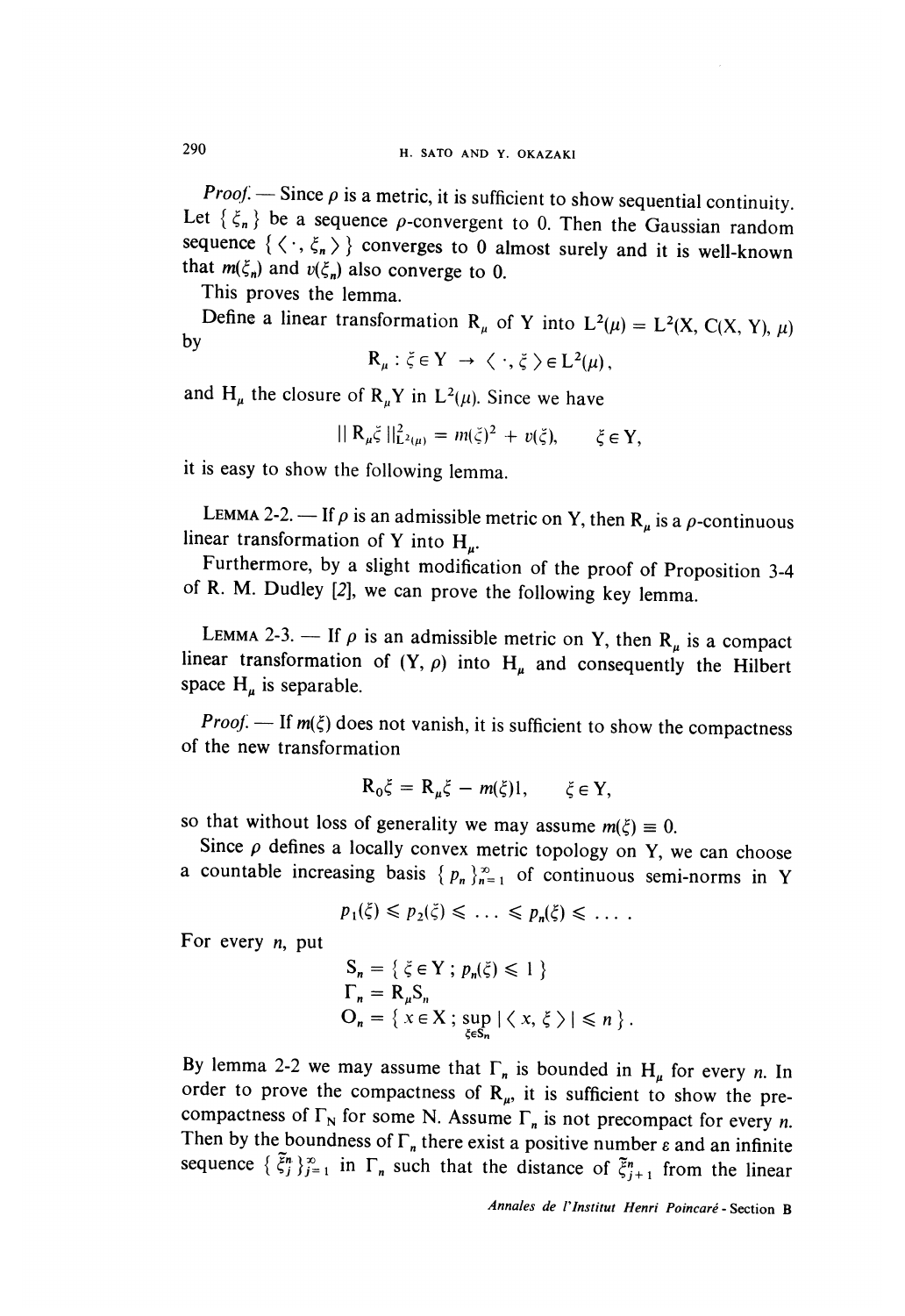span  $F_j^n$  of  $\xi_1^n$ , ...,  $\xi_j^n$  is at least  $\varepsilon$  for all j. Let  $\{\xi_j^n\}_{j=1}^\infty$  be a sequence in  $S_n$ such that  $\tilde{\xi}_j^n = \mathbf{R}_{\mu} \xi_j^n$ . Put

$$
\mathcal{O}'_n = \left\{ x \in \mathcal{X} ; \sup_{j=1,2,\dots} |\langle x, \xi_j^n \rangle| \leq n \right\}.
$$

It is easy to show  $\bigcup_{n=1}^{\infty} O_n = (Y, \rho)' \cap X$  and  $O_n \subset O'_n$  for every *n*, hence

 $\bigcup_{n=0}^{\infty} O'_n = \bigcup_{n=0}^{\infty} O_n = (Y, \rho)' \cap X$ . Since each  $O'_n$  belongs to  $C(X, Y)$  and

 $\mu\left(\bigcup_{n=1}^{\infty} O'_n\right) \ge \mu^*((Y, \rho)' \cap X) = 1$ , there exists a natural number N such that  $\mu(O'_N) > 0$ . Let

$$
\tilde{\xi}_{j+1}^N = g_j^N + \sum_{k=1}^j a_{j,k} \tilde{\xi}_k^N
$$

where  $g_i^N \perp F_i^N$  and  $||g_i^N||_H \ge \varepsilon$ . Put

$$
A_j^N = \left\{ x \in X ; \max_{1 \leq k \leq j} |\langle x, \xi_k^N \rangle| \leq N \right\}.
$$

Then we have  $O_N' \subset A_j^N$  for every j and hence

$$
O < \mu(O_N') \leq \mu(A_j^N) \qquad \text{for every } j.
$$

On the other hand we have

$$
\mu\left(\left\{x \in X; |\langle x, \xi_{j+1}^{N}\rangle| \geq N\right\} \cap A_{j}^{N}\right)
$$
\n
$$
\geq \mu\left(\left\{x \in X; g_{j}^{N}(x) \geq N\right\} \cap \left\{x \in X; \left\langle x, \sum_{k=1}^{j} a_{j,k} \xi_{j}^{N}\right\rangle \geq 0\right\} \cap A_{j}^{N}\right)
$$
\n
$$
= \frac{1}{2} \mu\left(\left\{x \in X; g_{j}^{N}(x) \geq N\right\}\right) \mu(A_{j}^{N}).
$$

Now for some  $\delta > 0$ , we have for all j

$$
\mu\big(\left\{\,x\in X\,;\,g_j^N(x)\geq N\,\right\}\,\big)\geq 2\delta
$$

so

$$
\mu(A_j^N) \leq (1 - \delta)^{j-1}
$$

by induction. Hence we have

$$
0 < \mu(O_N') \leq \mu(A_j^N) \to 0 \quad \text{as} \quad j \to \infty \, .
$$

This is a contradiction. Therefore  $\Gamma_n$  is precompact for some *n*, and this completes the proof.

This proves the lemma.

The above lemma can be extended.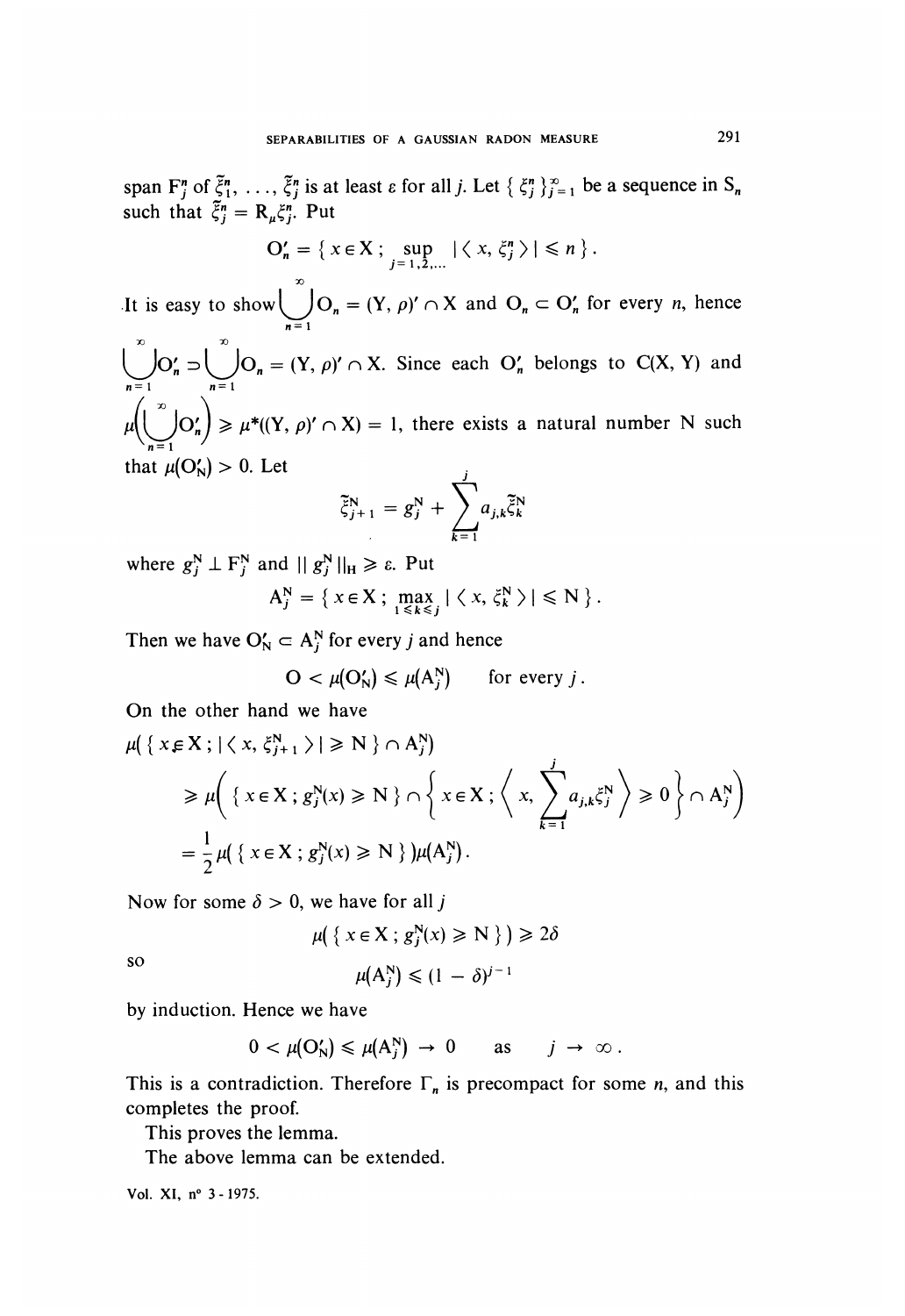LEMMA 2-4.  $\overline{\phantom{a}}$  If Y is expressed as a union of at most countable numbers of linear subspaces  $\{Y_n\}$  and in each  $Y_n$  an admissible metric is defined, then  $H_u$  is separable.

*Proof.* - For every *n*, by Lemma 2-3,  $R_{\mu}Y_{n}$  is a separable subspace of  $H_u$  so that

$$
H_{\mu} = \overline{R_{\mu}Y} = \bigcup_{n=1}^{\infty} R_{\mu}Y_n
$$

is separable, where the closure is taken in  $L^2(\mu)$ .

This proves the lemma.

On the other hand, we can prove the following result.

LEMMA 2-5. — If H<sub>u</sub> is separable,  $L^2(\mu)$  is also separable.

*Proof.* - Since  $H_u$  is separable, we can choose a countable subset  $\mathscr{Z} = {\{\zeta_n\}}_{n=1}^{+\infty}$  in Y for which  ${\{\langle \cdot, \zeta_n \rangle\}}_{n=1}^{+\infty}$  is dense in H<sub>µ</sub>. In order to prove the lemma, it is sufficient to show that the closed linear subspace of  $L^2(\mu)$  generated from

$$
\{ \cos \langle \cdot , \zeta_n \rangle, \sin \langle \cdot , \zeta_n \rangle ; n = 1, 2, 3, \dots \}
$$

is identical with  $L^2(\mu)$ .

Let  $\phi(x)$  be a square summable function on  $(X, C(X, Y), \mu)$  such that for every  $n$ ,

$$
\int_{X} \phi(x) \cos \langle x, \zeta_{n} \rangle d\mu(x) = 0,
$$
  

$$
\int_{X} \phi(x) \sin \langle x, \zeta_{n} \rangle d\mu(x) = 0,
$$
  

$$
\int_{X} \phi(x) e^{i \langle x, \zeta_{n} \rangle} d\mu(x) = 0
$$

so that

$$
\int_{\mathbf{X}} \phi(x) e^{i \langle x, \zeta_n \rangle} d\mu(x) = 0.
$$

Then we have only to show  $\phi(x) = 0$ , a. e. ( $\mu$ ).

Denote the collection of all finite subsets of Y by  $\Gamma$ . Then  $\Gamma$  is a directed set with respect to the inclusion. For every  $\gamma = \{\xi_1, \xi_2, ..., \xi_k\}$  in  $\Gamma$  and every real numbers  $t_1, t_2, \ldots, t_k$ , there exists a subsequence  $\{\zeta_{n_i}\}\$  of  $\mathscr X$ such that

$$
\sum_{l=1}^k t \langle \cdot, \xi_l \rangle = \lim_{j \to +\infty} \langle \cdot, \zeta_{n_j} \rangle
$$

in  $H_u$  and we have

$$
\int_{\mathbf{X}} e^{i\sum\limits_{i=1}^{k}t_i\langle x,\xi_i\rangle} \phi(x)d\mu(x) = \lim\limits_{j\to+\infty}\int_{\mathbf{X}} e^{i\langle x,\xi_n\rangle} \phi(x)d\mu(x) = 0,
$$

Annales de l'Institut Henri Poincaré - Section B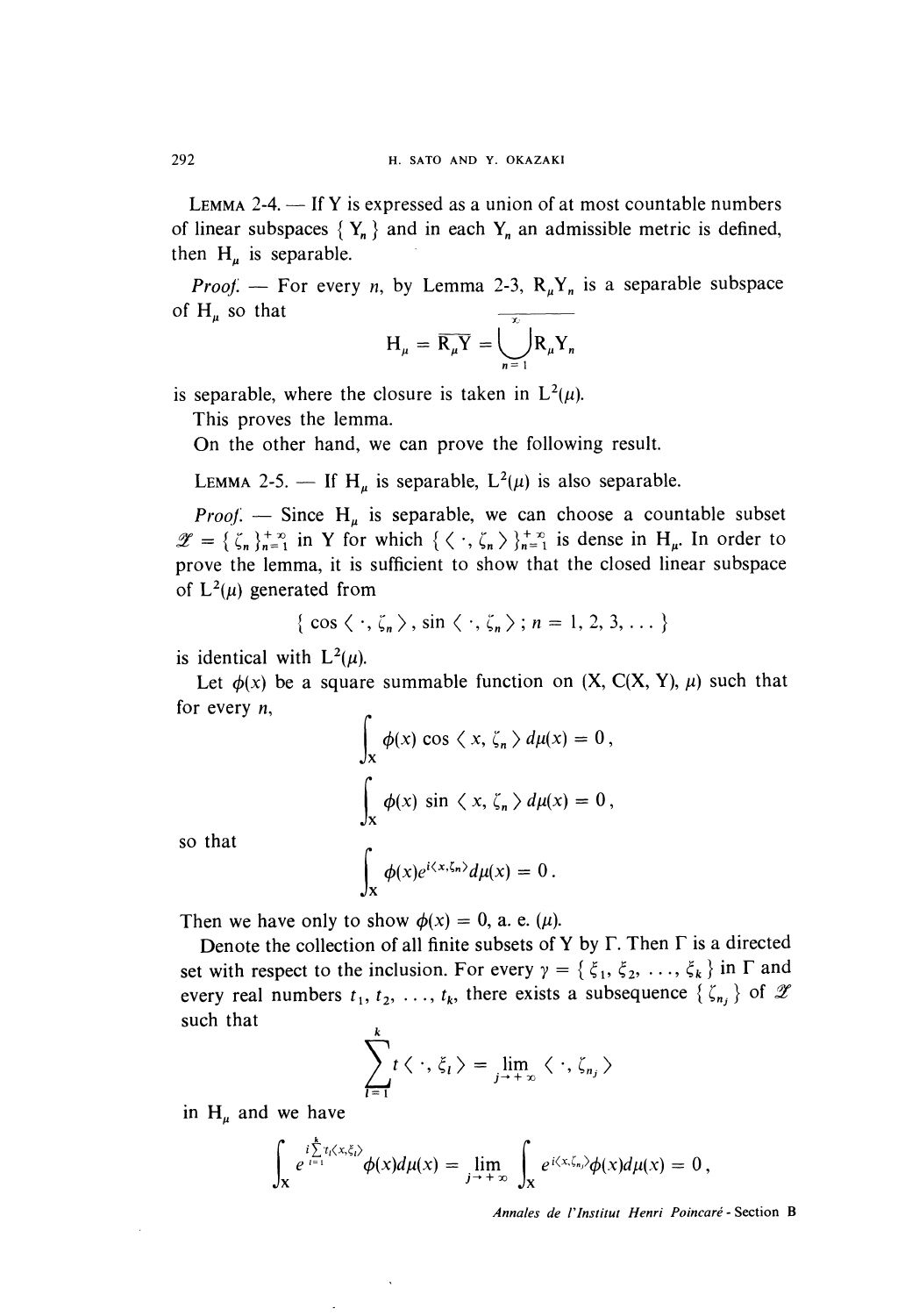in other words, the conditional expectation

 $\phi_n(x) = E[\phi(x) | \xi_1, \xi_2, \ldots, \xi_k] = 0$ , a. e. (µ)

for every  $\gamma$  in  $\Gamma$ . By the convergence theorem of the filtered martingale of J. Neveu [5, Proposition V-1-2],  $\phi_{\nu}$  converges to  $\phi$  in L<sup>2</sup>( $\mu$ ) so that we have  $\phi(x) = 0$ , a. e.  $(\mu)$ .

This proves the lemma.

Summing up the above lemmas, we have the following theorem.

THEOREM 2-6. — Let  $(X, Y)$  be a pair of linear spaces X and Y with a bilinear form  $\langle, \rangle$ ,  $\mu$  be a Gaussian measure on  $(X, C(X, Y))$  and assume that Y is expressed as a union of at most countable numbers of linear subspaces  $\{Y_n\}$  and in each  $Y_n$  an admissible metric is defined. Then  $L^2(\mu)$ is a separable Hilbert space.

As corollaries of the above theorem, we have the following theorems.

THEOREM 2-7. — Let  $(X, Y)$  be a pair of linear spaces X and Y with a bilinear form  $\langle, \rangle$ ,  $\mu$  be a Gaussian measure on  $(X, C(X, Y))$  and assume that there exists a locally convex metrizable topology on Y finer than the weak topology  $\sigma(Y, X)$ . Then  $L^2(\mu)$  is a separable Hilbert space.

THEOREM 2-8.  $-$  Let X be a metrizable locally convex topological linear space, Y be a linear subspace of X' and  $\mu$  be a Gaussian measure on  $(X, C(X, Y))$ . Then  $L^2(\mu)$  is a separable Hilbert space.

*Proof.*  $\rightarrow$  Since X is a metrizable locally convex space, we may regard X as a dense subspace of the reduced projective limit  $\lim_{n} X_n$  of Banach spaces  $\{X_n\}$  and we have  $X' = \bigcup_{n} X'_n$  as a set. For every n,  $X'_n$  is equiped with a norm topology finer than the weak topology  $\sigma(X', X)$ . Therefore we have  $Y = \bigcup_{n=1} (Y \cap X'_n)$  where  $Y \cap X'_n$  has an admissible metric so that Theorem 2-6 is applicable.

This proves the theorem.

#### 3. EQUIVALENCE OF GAUSSIAN RADON MEASURES

In this section we prove the equivalent-singular dichotomy for Gaussian Radon measures for later use.

To begin with, we prepare two lemmas. Let K be a compact Hausdorff space,  $C(K)$  be the space of all continuous functions on K and  $B_0(K)$  be

Vol.  $XI_{\frac{1}{2}}$  n° 3 - 1975.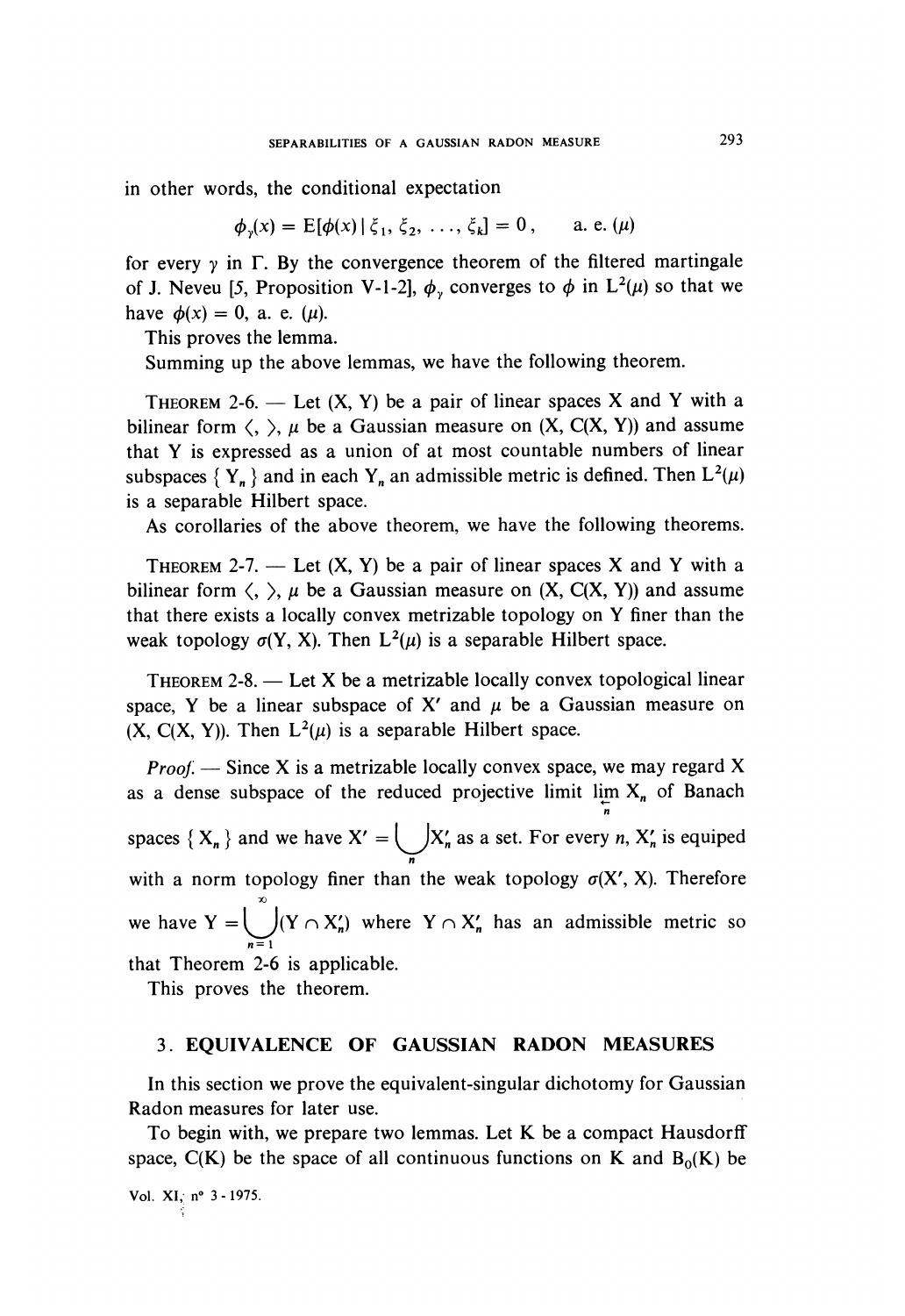the Baire field, that is, the minimal  $\sigma$ -algebra of subsets of K that makes all functions in  $C(K)$  measurable. We have the following lemma.

LEMMA 3-1. – Let K be a compact Hausdorff space and let  $\mu_1$  and  $\mu_2$ be Radon measures on  $(K, B(K))$ . Then for every A in  $B(K)$  there exists A<sub>0</sub> in  $B_0(K)$  such that

$$
\mu_1(A \triangle A_0) = \mu_2(A \triangle A_0) = 0
$$

where  $A \triangle A_0 = A \cup A_0 - A \cap A_0$ .

*Proof.* — Let A be in B(K). Then, since  $\mu$ , (i = 1, 2) is Radon, there exists a decreasing sequence of open sets { $O_n^i$ ;  $n = 1, 2, 3, ...$ } such that

$$
A \subset O_n^i,
$$
  
\n
$$
\mu_i(O_n^i - A) < \frac{1}{n}, \quad n = 1, 2, 3, \ldots, \quad i = 1, 2.
$$

Put  $O_n = O_n^1 \cap O_n^2$ ,  $n = 1, 2, 3, \ldots$ . Then we have simultaneously

$$
A \subset O_n
$$
,  
\n $\mu_i(O_n - A) < \frac{1}{n}$ ,  $n = 1, 2, 3, ..., i = 1, 2$ .

Since the indicator function  $\chi_{\mathbf{O}_n}$  is lower semi-continuous and  $\mu_i$  i = 1, 2) is Radon, there exists a sequence  $\{f_n^i; n = 1, 2, 3, \dots\}$ ,  $i = 1, 2,$  of continuous functions on K such that

$$
O \leq f_n^i(x) \leq \chi_{O_n}(x), \qquad x \in K, \qquad i = 1, 2,
$$
  
\n
$$
O \leq \mu_i(O_n) - \int_K f_n^i(x) d\mu_i(x) < \frac{1}{n}, \qquad n = 1, 2, 3, \dots, \qquad i = 1, 2.
$$

For every n, let  $A_n = \{x \in K : f_n^1(x) > 0\} \cup \{x \in K : f_n^2(x) > 0\} \in B_0(K)$ and let  $A_0 = \bigcap_{k=1}^{\infty} A_k$ .  $A_0$  has the desired property.

LEMMA 3-2. — Let  $(X, Y)$  be a topological dual system and let  $\mu_1$  and  $\mu_2$ are Radon measures on  $(X, B(X, Y))$ . Then, for every A in  $B(X, Y)$ , there exists  $A_0$  in  $C(X, Y)$  such that

$$
\mu_1(A \triangle A_0) = \mu_2(A \triangle A_0) = 0.
$$

*Proof.* — Since  $\mu_1$  and  $\mu_2$  are Radon measures, there exists an increasing sequence of compact subsets  ${K_n}$  of X such that

$$
\mu_i(X - K_n) < \frac{1}{n}
$$
,  $n = 1, 2, 3, ..., i = 1, 2$ .

Annales de l'lnstitut Henri Poincaré - Section B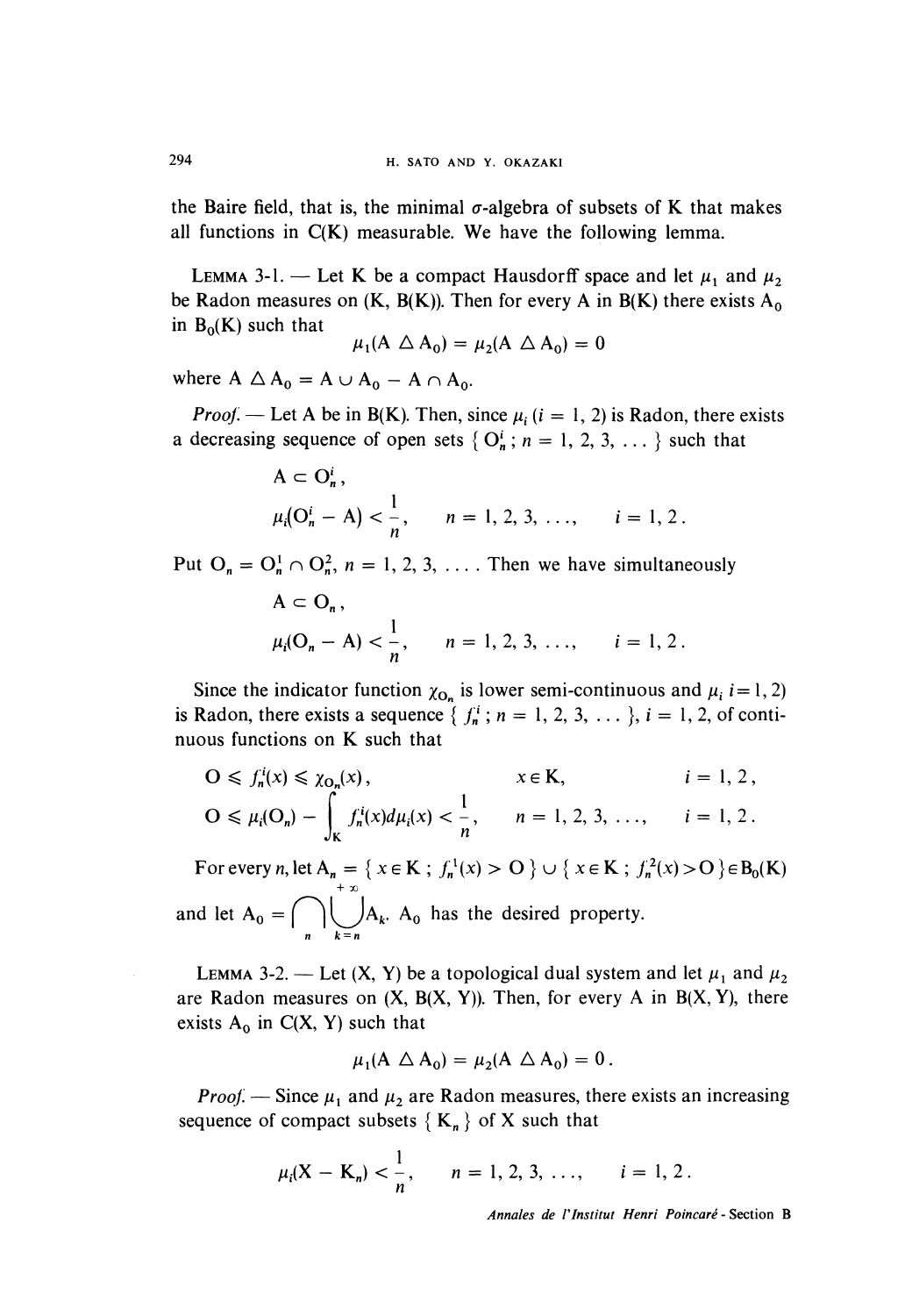Let A be a set in B(X, Y). Then, by Lemma 3-1, for every *n* there exists  $A_n^0$ in  $B_0(K_n)$  such that

$$
\mu_i((A \cap K_n) \triangle A_n^0) = 0, \quad i = 1, 2.
$$

On the other hand, using the Stone-Weierstrass theorem, we can easily

prove that 
$$
B_0(K_n) = C(X, Y) \cap K_n
$$
,  $n = 1, 2, 3, ...$ 

Therefore, for every *n*, there exists A<sub>n</sub> in C(X, Y) such that  $A_n \cap K_n = A_n^0$ + TO and put  $A_0 = \bigcup \begin{pmatrix} |A_k| & t \end{pmatrix}$  is easy to see that  $A_0$  has the desired property.  $n \quad k=n$ 

Utilising the above lemma and the well-known results concerning the equivalent-singular dichotomy of Gaussian measures on  $(X, C(X, Y))$ , we have the following theorem without difficulty (Ju. A. Rozanov [6]).

THEOREM 3-3. - Let  $(X, Y)$  be a topological dual system of real linear spaces X and Y, B(X, Y) be the Borel field of X, and let  $\mu$  and  $\mu'$  be Gaussian Radon measures on  $(X, B(X, Y))$ . Then  $\mu$  and  $\mu'$  are either equivalent (mutually absolutely continuous) or singular and they are equivalent if and only if their restrictions to  $C(X, Y)$  are equivalent.

The above theorem derives the same results as shown in [6] in our terminology. Let  $(X, Y)$  be a topological dual system and  $\mu$  be a Gaussian Radon measure on  $(X, B(X, Y))$ . Furthermore let  $R_u$  be a linear transformation of Y into  $L^2(\mu) = L^2(X, B(X, Y), \mu)$  defined by

$$
\mathbf{R}_{\mu} : \xi \in \mathbf{Y} \to \langle \cdot, \xi \rangle \in \mathbf{L}^{2}(\mu),
$$

let H<sub>u</sub> be the closure of the range of R<sub>u</sub> in L<sup>2</sup>( $\mu$ ), and let R<sup>\*</sup><sub>u</sub> be the algebraic adjoint transformation of  $H^a_\mu$  into  $Y^a$ . As usual, we identify the topological dual space of  $H_{\mu}$  with  $H_{\mu}$ .

THEOREM 3-4. — Let  $(X, Y)$  be a topological dual system,  $\mu$  a centered Gaussian Radon measure on  $(X, B(X, Y))$ , and  $\overline{B}(X, Y)$  the  $\mu$ -completion of B(X, Y). Moreover, assume that  $R_{\mu}^{*}H_{\mu} \subset X$  and that  $H_{\mu}$  is separable. Then we have:

(1) For  $x \in X$  let  $\mu_x$  be a Gaussian Radon measure on  $(X, B(X, Y))$  defined by

$$
\mu_x(A) = \mu(A + x), \qquad A \in B(X, Y).
$$

Then  $\mu$  and  $\mu_x$  are equivalent if and only if  $x \in \mathbb{R}^*_{\mu}H_{\mu}$ .

(2) Let  $X_0$  be a B(X, Y)-measurable linear subspace of X such that  $\mu(X_0) = 1$ . Then we have  $R^*_{\mu}H_{\mu} \subset X_0$ .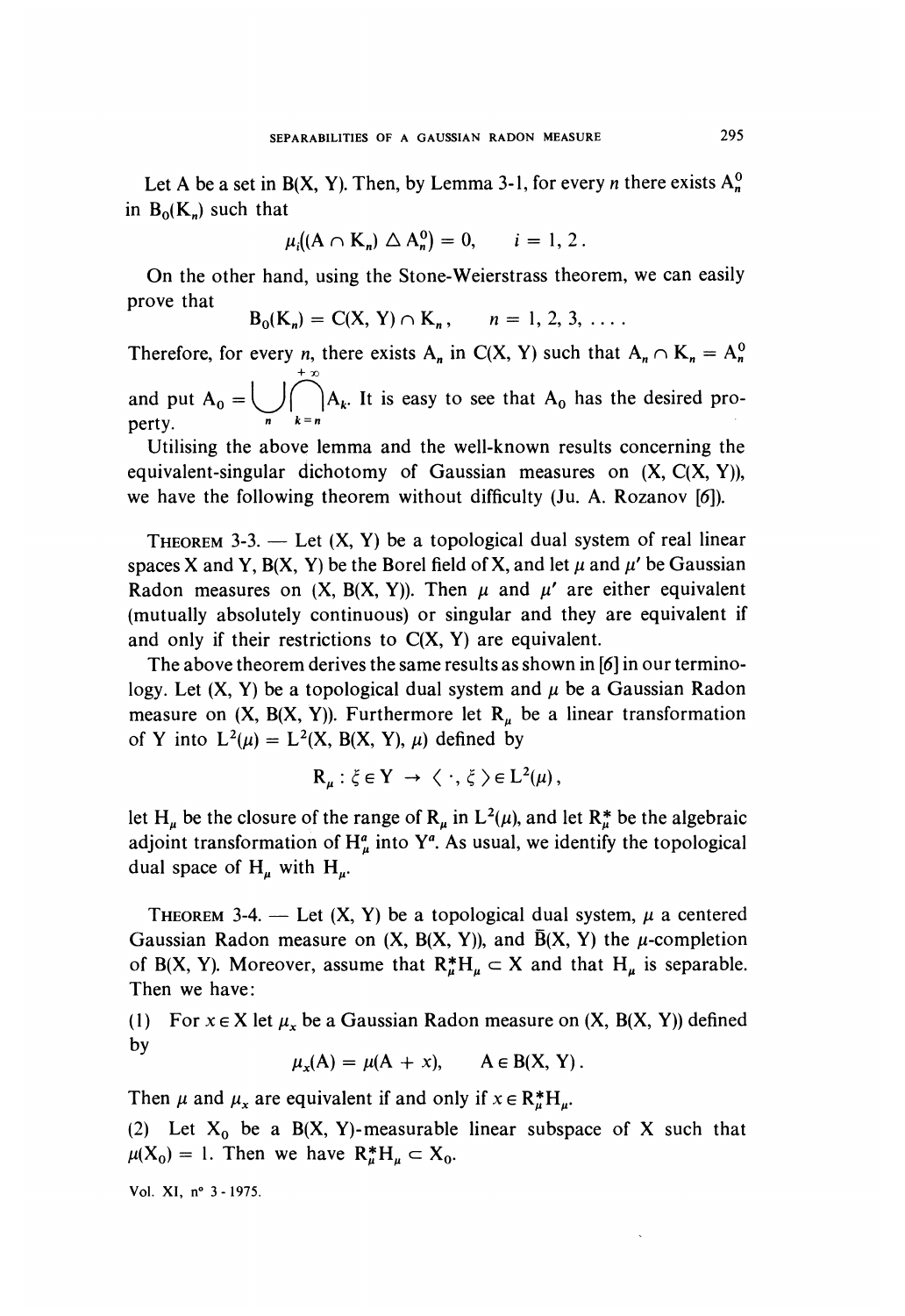The proof of the above theorem is the same as those shown in  $[6]$ . Out of completeness, we give the proof of (2).

Let  $X_0$  be a  $\overline{B}(X, Y)$ -measurable linear subspace of X such that  $\mu(X_0) = 1$ , and assume that  $\mathbb{R}_{\mu}^*H_{\mu}$  is not included in  $X_0$ . Then there exists an element  $x_0$ in  $R_{\mu}^*H_{\mu}$  such that  $x_0 \in X_0$ . Since  $X_0$  is a linear subspace of X,  $X_0$  and  $X_0 + x_0$  are disjoint and, by (1) we have  $\mu(X_0) = \mu(X_0 + x_0) = 1$ . Consequently we have

$$
1 \ge \mu(X_0 \{X_0 + x_0\}) = \mu(X_0) + \mu(X_0 + x_0) = 1 + 1 = 2.
$$

This is a contradiction.

#### 4. SEPARABILITY OF  $L^2(u)$

In this section we prove the separability of the Hilbert space  $L^2(\mu)$  for a Gaussian Radon measure  $\mu$ .

Let  $(X, Y)$  be a topological dual system and  $\mu$  be a Gaussian Radon measure on  $(X, B(X, Y))$ . Then, since the topology  $\sigma(X, Y)$  is coarser than the topology of X,  $\mu$  is also a Gaussian Radon measure on  $(X, W(X, Y))$ . Consequently, there exists the minimal  $\sigma(X, Y)$ -closed linear subspace  $X_u$ of X such that  $\mu(X_\mu) = 1$ . We call  $X_\mu$  the topological linear support of  $\mu$ .

Let  $X^0_\mu$  be the polar set of  $X_\mu$  in Y. Then we have the following lemma.

LEMMA 4-1. – For  $\xi$  in Y,  $\xi$  is in  $X^0_\mu$  if and only if  $\langle \cdot, \xi \rangle = 0$ , a. e. ( $\mu$ ).

*Proof.* — Since  $\mu(X_{\mu}) = 1$ , the necessity is obvious.<br>Assume that  $\langle \cdot, \xi \rangle = 0$ , a. e. ( $\mu$ ). Since  $X^{\xi} = \{ x \in X : \langle x, \xi \rangle = 0 \}$ is a  $\sigma(X, Y)$ -closed linear subspace of X and  $\mu(X^{\xi}) = 1$ , we have  $X_{\mu} \subset X^{\xi}$ by the minimality of  $X_{\mu}$ , in other words,  $\xi \in X_{\mu}^{0}$ .

This proves the lemma.

Define the linear transformation R<sub>u</sub> of Y into  $L^2(\mu) = L(X, B(X, Y), \mu)$ and  $H_{\mu}$  as in the previous section. Then, using the above lemma, we can easily prove that  $X^0_\mu$  is the kernel of  $R_\mu$ .

Put  $Y_{\mu} = Y/X_{\mu}^0$ . Then we have  $X_{\mu} \cap W(X, Y) = W(X_{\mu}, Y_{\mu})$  and  $X_{\mu} \cap C(X, Y) = C(X_{\mu}, Y_{\mu})$ . Furthermore, since the induced topology of  $\sigma(X, Y)$  on  $X_{\mu}$  is identical with  $\sigma(X_{\mu}, Y_{\mu})$ , a subset of  $X_{\mu}$  is  $\sigma(X, Y)$ -closed if and only if  $\sigma(X_\mu, Y_\mu)$ -closed and the induced topology of  $\tau(X, Y)$  on  $X_\mu$  is coarser than  $\tau(X_\mu, Y_\mu)$  (H. H. Schaefer [8], Chap. IV, § 4).

On the other hand, by Lemma 3-2 we have

$$
L^{2}(X, B(X, Y), \mu) = L^{2}(X, C(X, Y), \mu) = L^{2}(X_{\mu}, C(X_{\mu}, Y_{\mu}), \mu).
$$

Annales de l'lnstitut Henri Poincaré - Section B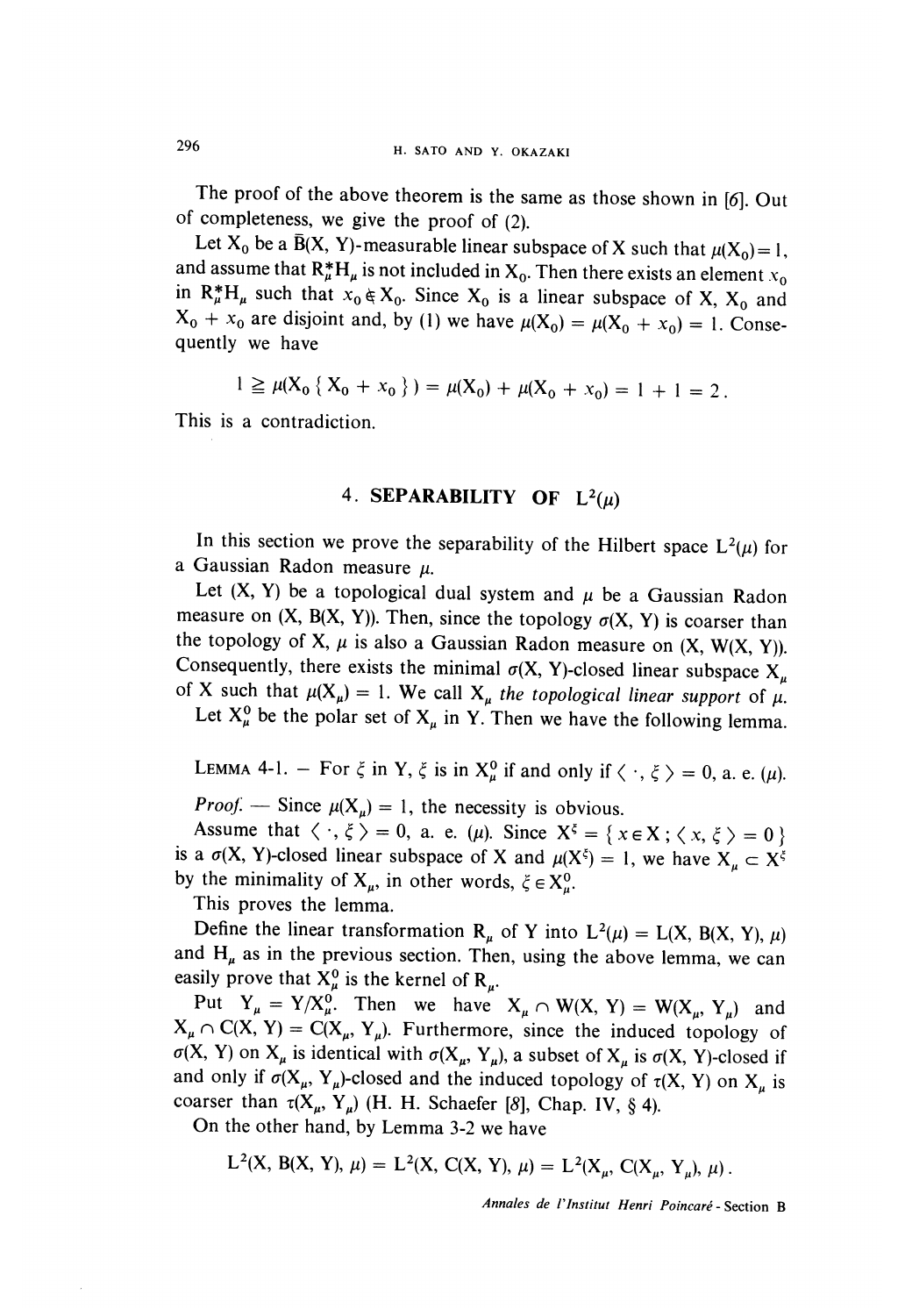Therefore, in order to prove either the separability of

$$
L^{2}(\mu) = L^{2}(X, B(X, Y), \mu)
$$

or the  $\tau(X, Y)$ -separability of  $X_{\mu}$ , we have only to prove it in the case of

$$
X = X_{\mu}
$$

In this case we have  $Y = Y_u$  and by Lemma 4-1 we can easily show that for  $\xi$  in Y

(C.II') 
$$
\langle \cdot, \xi \rangle = 0
$$
, a.e.  $(\mu)$  if and only if  $\xi = 0$ ,

and that  $\mathbf{R}_{\mu}$  is an injection of Y into  $\mathbf{H}_{\mu}$ .

THEOREM 4-2. — Let  $(X, Y)$  be a topological dual system and  $\mu$  be a Gaussian Radon measure on  $(X, B(X, Y))$ . Then  $L^2(\mu) = L^2(X, B(X, Y), \mu)$ is a separable Hilbert space.

*Proof.* — We may assume  $(C.II)$  without loss of generality.

Since  $\mu$  is also a Gaussian Radon measure on  $(X, W(X, Y))$ , there exists an increasing sequence of  $\sigma(X, Y)$ -compact subsets  $\{K_n\}$  of X such that

$$
\lim_{n \to \infty} \mu(K_n) = 1
$$

Let Z be the linear hull of  $\bigcup K_n$  and denote by  $\rho$  the topology on Y n of uniform convergence on all  $K_n$ . Then, using  $(C. II')$ , we can easily show that  $\rho$  is locally convex metrizable and finer than  $\sigma(Y, Z)$ . On the other hand, we have  $Z \subset (Y, \rho)' \cap X$  and  $\mu^*(Z) = 1$ . Therefore  $\rho$  is an admissible metric on Y and consequently, by Theorem 2-6 and Lemma 3-2, L<sup>2</sup>(X, B(X, Y),  $\mu$ ) = L<sup>2</sup>(X, C(X, Y),  $\mu$ ) is separable.

This proves the theorem.

#### 5. SEPARABILITY OF THE SUPPORT OF A GAUSSIAN RADON MEASURE

Using the preceding results, we prove the following theorem.

THEOREM 5-1. — Let  $(X, Y)$  be a dual system and  $\mu$  be a centered Gaussian Radon measure on  $(X, W(X, Y))$ . Then the topological linear support  $X_{\mu}$ of  $\mu$  is  $\tau(X, Y)$ -separable.

*Proof.* — As stated in § 4, we may assume the condition (C.II), that is,  $X = X_{\mu}$ . The measure  $\mu$  can be extended to a centered Gaussian Radon